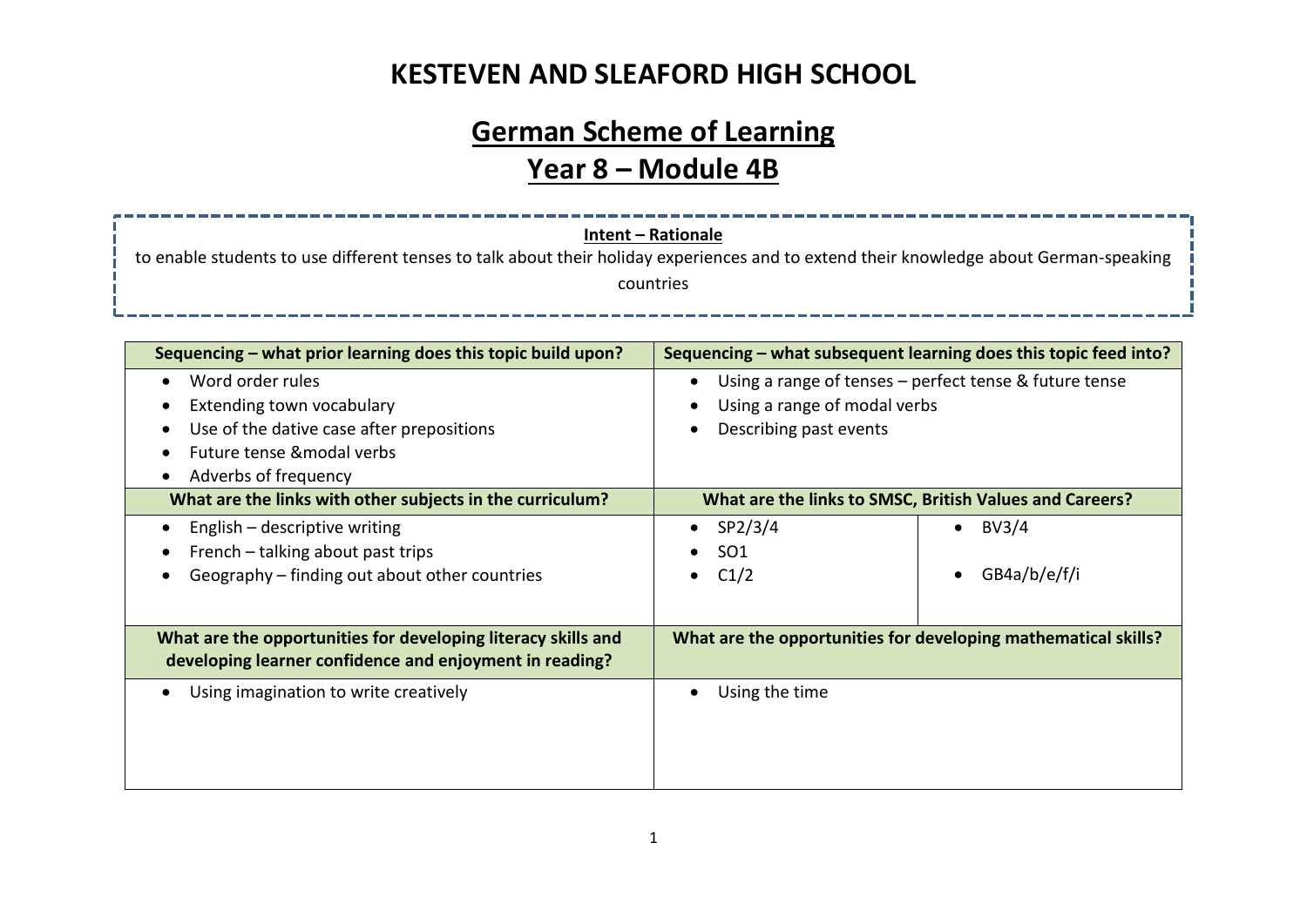# **KESTEVEN AND SLEAFORD HIGH SCHOOL**

#### **Intent – Concepts**

| What knowledge will students gain and what skills will they develop as a consequence of this topic? |                                                                             |  |  |  |
|-----------------------------------------------------------------------------------------------------|-----------------------------------------------------------------------------|--|--|--|
| <b>Know</b>                                                                                         |                                                                             |  |  |  |
| vocabulary for describing trips and holidays                                                        |                                                                             |  |  |  |
| how to form the perfect tense and future tense using auxiliary verbs haben, sein & werden           |                                                                             |  |  |  |
| endings in the dative case                                                                          |                                                                             |  |  |  |
| word order rules with two verbs in the clause                                                       |                                                                             |  |  |  |
| <b>Apply</b>                                                                                        |                                                                             |  |  |  |
| new grammar to write creatively in three tenses                                                     |                                                                             |  |  |  |
| vocabulary specific to Austrian culture                                                             |                                                                             |  |  |  |
| word order rules in three tenses                                                                    |                                                                             |  |  |  |
| <b>Extend</b>                                                                                       |                                                                             |  |  |  |
| understand authentic blogs and videos about the experiences of others                               |                                                                             |  |  |  |
| range of opinions and time phrases                                                                  |                                                                             |  |  |  |
| understanding of irregular verbs in different tenses                                                |                                                                             |  |  |  |
|                                                                                                     |                                                                             |  |  |  |
| What subject specific language will be used and developed in this topic?                            | What opportunities are available for assessing the progress<br>of students? |  |  |  |
| T:\Departments\Curriculum\German\Key Stage 3\8\Module 4B Zu                                         | Identifying tenses in a complex text                                        |  |  |  |
| Besuch\Copymaster 97.doc                                                                            | Dialogues in pairs discussing past experiences                              |  |  |  |
| Dative case                                                                                         | Short listening and reading tasks for assimilation of                       |  |  |  |
| Preposition                                                                                         | vocabulary and grammatical structures                                       |  |  |  |
| Perfect tense                                                                                       | Creative writing piece about a past trip using three                        |  |  |  |
| Modal verb                                                                                          | tenses                                                                      |  |  |  |
| Auxiliary verb                                                                                      |                                                                             |  |  |  |